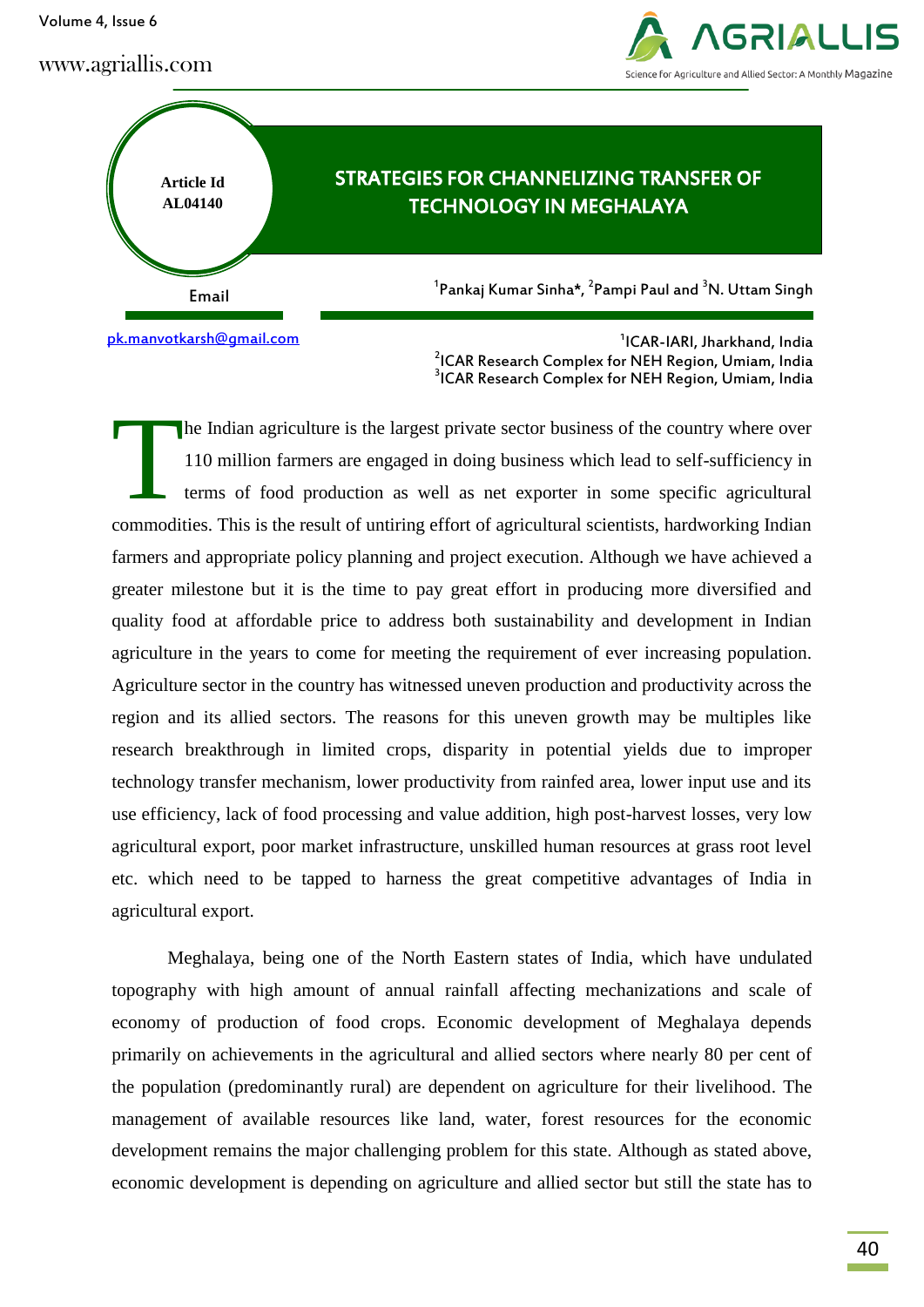

realize its fullest potential by adopting the improved agricultural technologies and their package of practices which have potential to shift the farmers from subsistence to commercial farming which are primarily responsible for dragging down Meghalaya's economic position. So, in this article, we will discuss about them as well as some of causes and remedies to these technological gaps to lift the socio-economic status of the farmers of this state.

Most of the farmers of Meghalaya still practicing traditional farming at subsistence level due to their poor accessibility to improved and modern methods of agriculture like use of quality inputs including seeds of high yielding varieties/hybrids of major important crops, chemical fertilizers, plant protection measures and farm mechanization because of undulating topography, transport and communication problem, population dispersal pattern, inadequate credit support, poor marketing system, etc. The backwardness in agricultural income of rural people is due to low per capita availability of land under cultivation rather than lower productivity of land. Productivity of land in the state in fact, is 29.5 per cent higher (Rs. 47,401/ha) than the national average (Rs. 36,615/ha) which is due to the dominance of high valued horticultural crops and rearing of the livestock in the State.

Net sown area of Meghalaya is only 13 percent of its total available geographic area because almost all state is occupied by hills only and rice is the most cultivated crop for the people living in this state. The New Agricultural Policy of the state has projected area to be brought under fruits and spices. As against this scope, the challenges are the development of markets, cold storage and processing units from almost non-existent base. Provision of credit in the absence of land records (mostly owned by community rather than individual ownership) is also a serious constraint because it is very difficult for the bank authorities to give the loan and take back the same. The state cannot compete with other states as far as the productivity of various crops are less compared to other states due to poor penetration of improved agricultural technologies in the remote villages of Meghalaya. The cost of production, post- harvest, material handling, packaging, storage and transport will make agriculture a less profitable option as compared to the other highly economic opportunities utilizing the same resource base with more sustainability. The exploitation of mineral resources, quarrying and mining activities are already rampant with their ill effects but landowners prefer those activities to agriculture due to its overall low profitability, uncertainty and drudgery.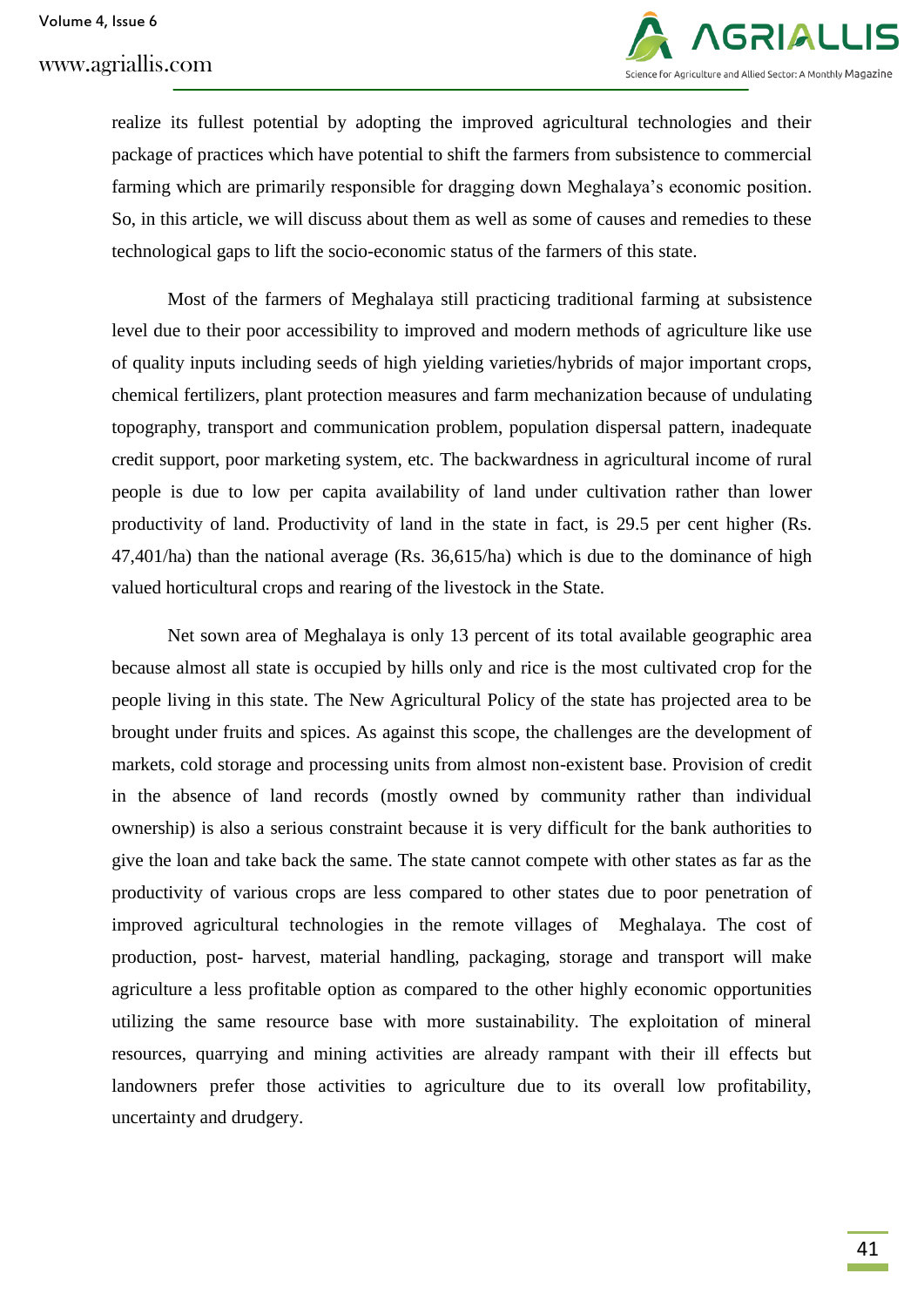

Research experiences with resources conservation and watershed management have also confirmed the fact that farmers are on the looking out for other economical options than agriculture. The farmers can be stopping not only the practice of *Jhuming* but also be persuaded to adopt such profitable ventures which will provide them the much-needed financial security, food security and long-term resource sustainability. The situation is further aggravated by the lack of proper marketing services, lack of adequate roads and transport facilities, lack of processing units, lack of organized marketing structures along with other factors have caused great inconveniences to the farmers who are compelled to dispose-off their produce often at uneconomical and uncompetitive prices in their local weekly village markets.

Meghalaya do not even have mere basic infrastructural facilities for marketing of agricultural produce such as meeting place for buyers and sellers, airport for handling agricultural produce, etc. By and large, these markets are owned and managed by local bodies which rarely pay any attention to their development. Post-harvest handling which are facilitating functions like sorting, grading and standardization, packaging, post-harvest treatments etc. are not commonly practiced which impact the shelf life of the produce in storage and long distant transportation. The losses in transit are estimated to be 35-51% in case of fruits and vegetables.

In the State of Meghalaya, the maintenance of completed Minor Irrigation schemes is being looked after by the Irrigation Department. Despite receiving highest rainfall in the state, the farmers are unable to take second crop in the terrace due to lack of irrigation facilities. The need for Participatory Irrigation Management (PIM) is being felt now, but the progress towards the implementation of the PIM is still in the infant stage. As the system is yet to be fully evolved, the achievement so far made in this respect is only to the extent of formation and registration of Water Users' Associations (WUAs) in the completed project areas.

The present central Govt. has given greater attention to the North East region to bring them in mainstream in terms of development and infrastructure and made a mandatory for all the programs and project to invest their some proportion for the development of the region. During the  $12<sup>th</sup>$  Five Year Plan 2012-2017 they endeavor to enhance rice production by narrowing, if not bridging, the gap between demand and supply of rice (staple diet of the state) through implementation of the State Rice Mission with technical assistance of scientists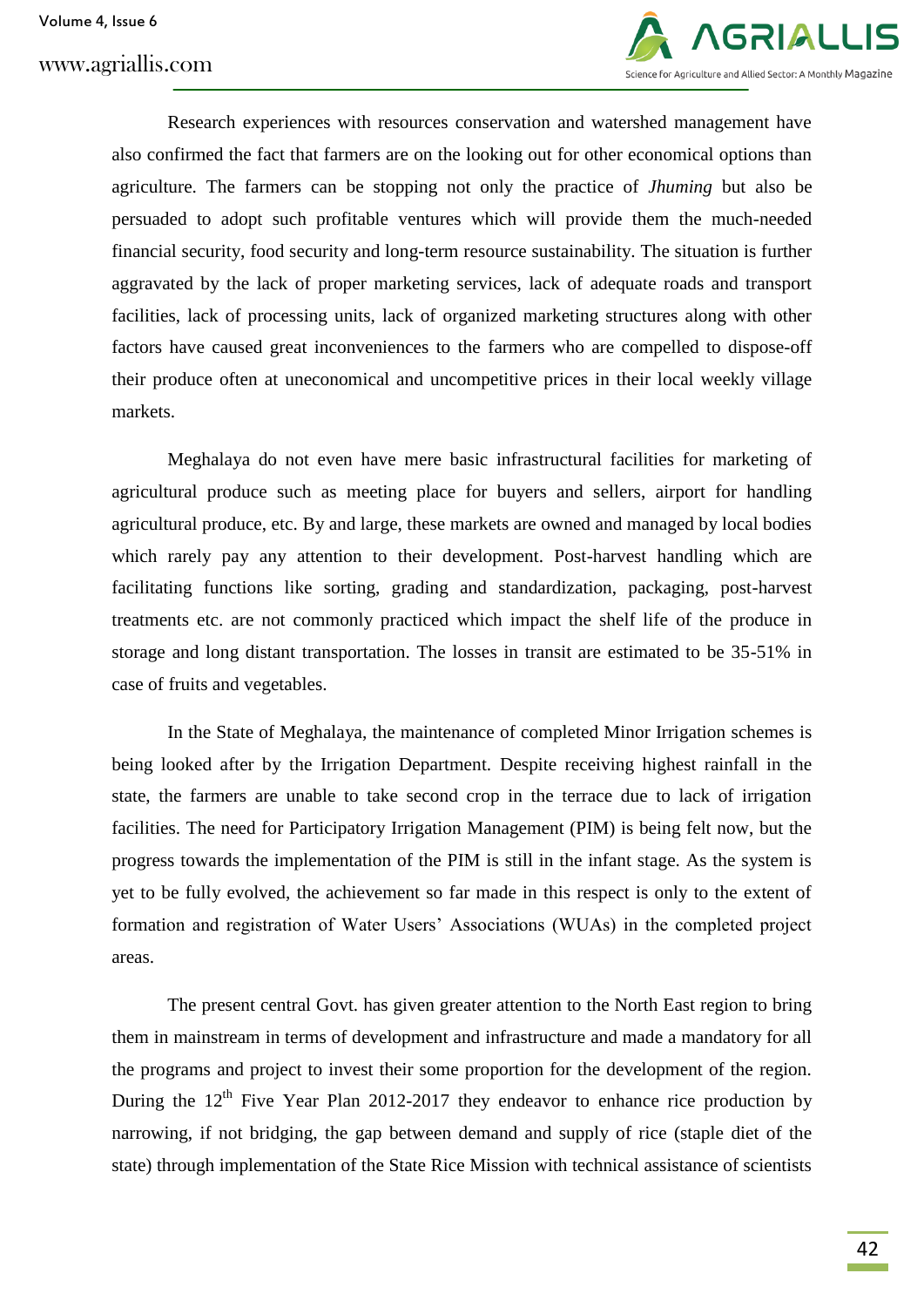

and rice experts of the International Rice Research Institute (IRRI), Los Banos, Manila. The Government has been promoting winter planting of rice, in the plains bordering Bangladesh, through assured irrigation in the form of small water harvesting structures, shallow tube wells and surface water pumping systems. Apart from Rice the various stakeholders have been engaged in popularizing Maize cultivation in the State through introduction of high yielding varieties and hybrids.

In Meghalaya, floriculture is mostly practiced as a hobby by flower lovers however, high price for sale of planting materials, seeds, cut-flowers etc. and their increasing demand, has created awareness in the flower growers regarding their commercial aspects. Although commercial Floriculture is a recent development in Meghalaya, however, considering the natural advantages of having the most varied range of climatic conditions in the country, it has a very high potential for cultivation of all types of flowers. The rich flora and the many species of Orchids growing wild in the State which is the highest ever recorded in a single concentrated area is a testimony to this effect.

### **Suggestions for Effective Transfer of Technology**

- $\cdot$  To overcome the constraints of net sown area (only 13 per cent) and being a hilly state, Govt. may focus their efforts to increase the cropping intensity from the existing 120 per cent to 150 per cent by providing irrigation facilities, seeds of improved varieties/hybrids of important vegetable crops etc. to be cultivated in rice/maize fallow during *Rabi* season.
- Extension activities for agro advisory services should increase in these areas so that farmers can become aware of the other agriprenurial opportunities like backyard poultry/piggery, strawberry cultivation, fish rearing by digging pond to harvest and store natural water, integrated faming system etc. to energize their inner state to follow these advanced practices.
- Farmers should be mobilized into various formal/informal groups like SHGs, FPC, producer cooperatives, farmers' club etc. to increase their access to advanced technologies and marketing options for better income from the agricultural enterprises.
- Scientists should visit the farm or home of farmers to give proper guidance in adopting the newly introduced technologies by conducting demonstrations with them so that they will get the confidence in their adoption.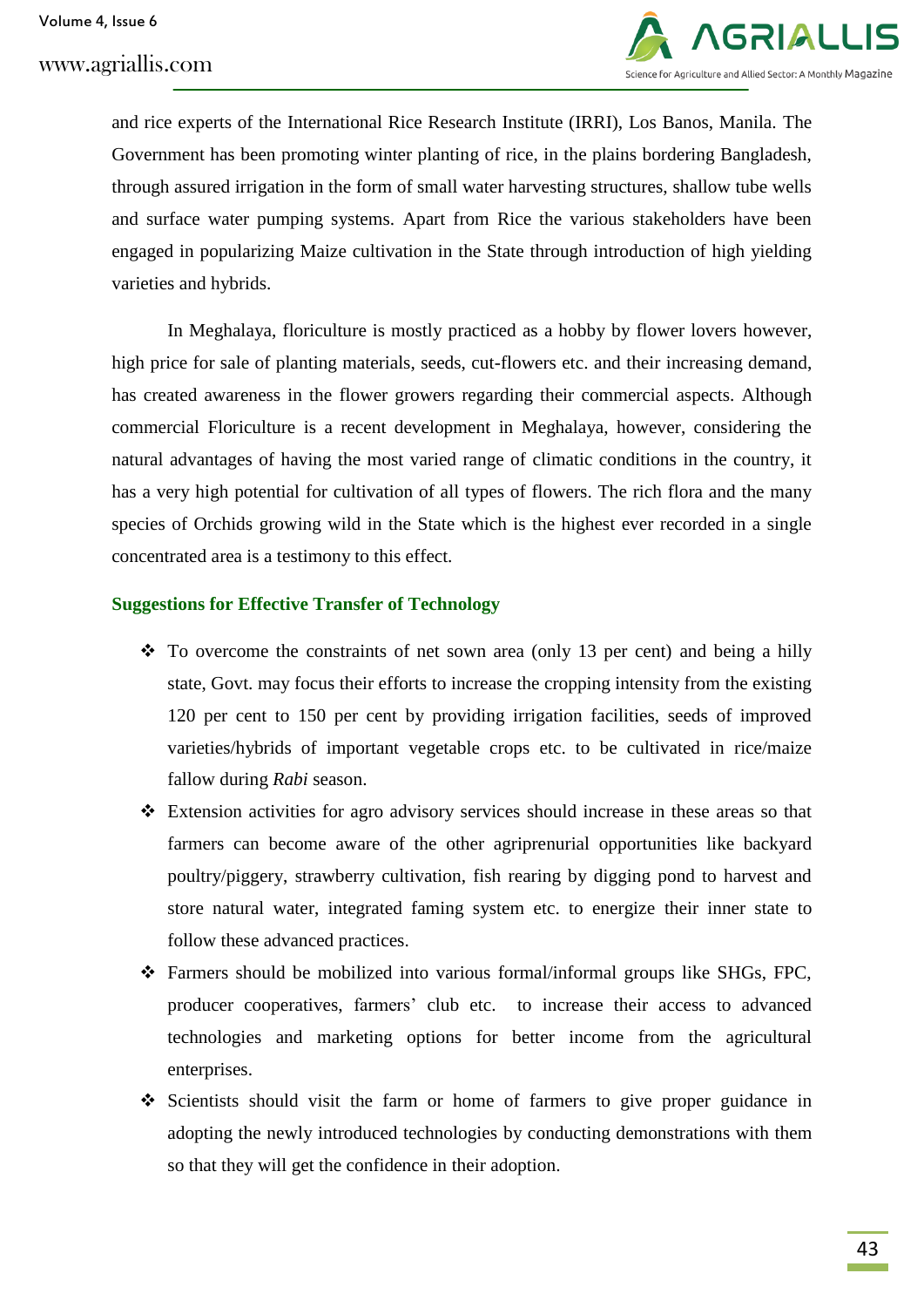

- Development of improved technologies by greater involvement of farmers and their multiplication and distribution with the help of SHGs for effective penetration and better utilization of these developed technologies in the farmers' field.
- Improving and expanding agricultural extension service through appropriate convergence mechanism among the State line departments and other pluralistic stakeholders to effectively demonstrate and transfer of proven yield-maximizing technology in the farmers' field developed by ICAR and SAU.
- Making small operational holdings of farmers economically viable and profitable through forming farmer-SHGs, participatory approach and community action on cluster basis and improving their knowledge and technical skill about the scientific agricultural practices through appropriate capacity building programme. The group based approaches of farming will empower the farmers through efficient learning of cultivation techniques, improved access to funding and achieving stronger bargaining power.
- The majority of farming in Meghalaya is by-default organic in nature therefore there is a need to identify the appropriate agricultural enterprise specially non-traditional and high value crops endemic to the region which has great economic potential in that particular area for up-scaling the agripreneurial venture.
- As the most of the farm of the hill region is by-default have the potential of converting into integrated farming system in the farmers' field where maximum input of different agricultural enterprises met from the by-product of farm itself. This will not only minimize the cost of production but also increases the input use efficiency and ultimately improve the livelihood security of the farmers.
- The hill agriculture is invariably has a niche for livestock based livelihoods for their dietary protein requirement as farmer finds larger area under rangelands and highland pastures and this is highly liquidable which attract more number of farmers towards these enterprises. Under mixed farming system followed by small and marginal farmers livestock not only supplement the family income but also improve the soil health by adding animal dung and their bedding material as manure and compost for the crops. Therefore there is need to pay major attention to these livestock sector while preparing the strategies for agricultural development.
- *Jhuming* need immediate attention to address the social and human aspects of the problem of *jhuming* and offer alternatives acceptable to the farmers in consultation with the local farming communities to minimize *jhuming* by timely provision of